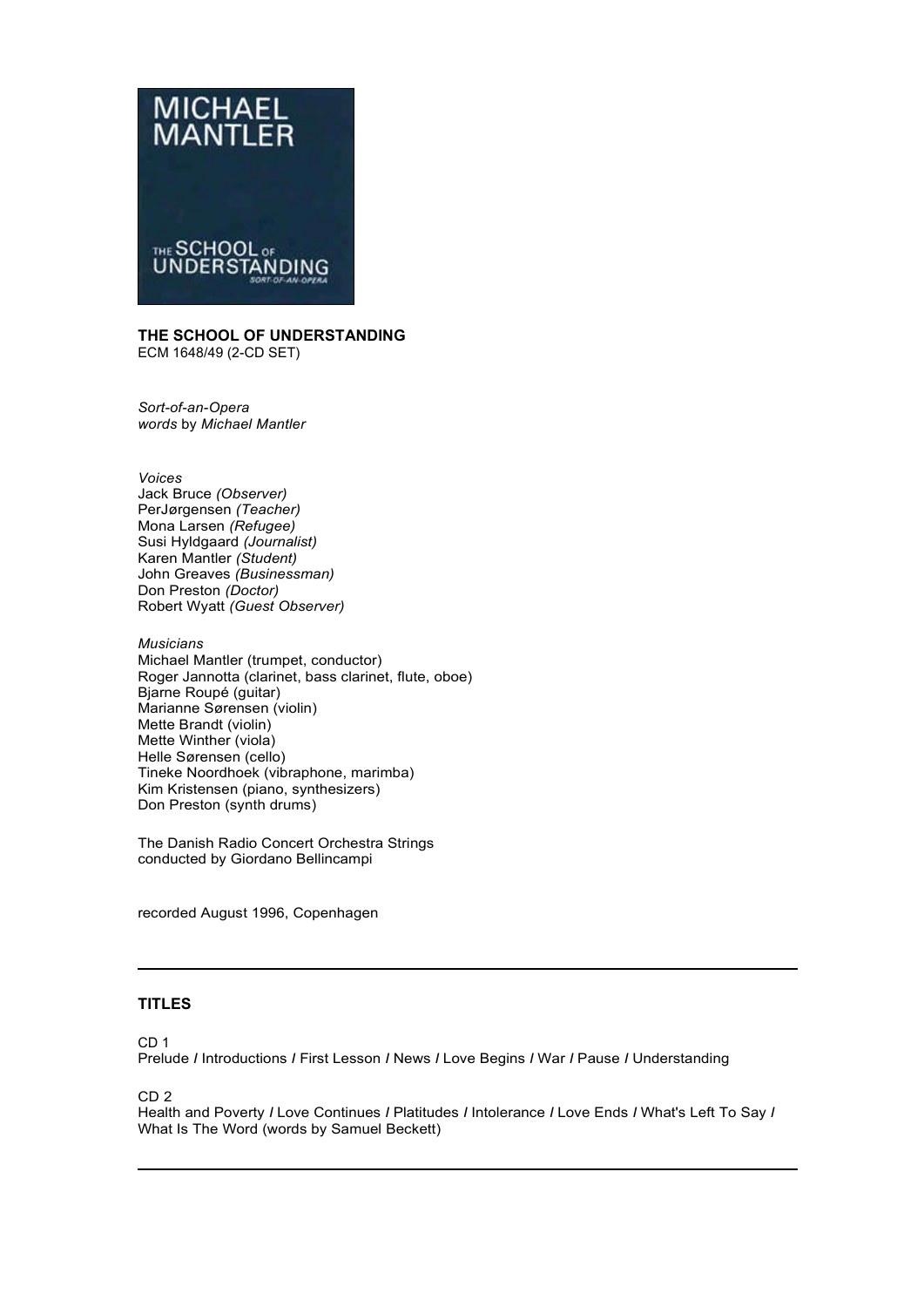## **ABOUT THE CAST**

Jack Bruce, Don Preston, John Greaves, Karen Mantler, Mona Larsen and Robert Wyatt have all worked with Mantler on various occasions before.



But in addition, two equally interesting new voices were found for this project, namely Per Jørgensen and Susi Hyldgaard.



And among the musicians on this recording, once again, one finds guitarist Bjarne Roupé and pianist Kim Kristensen.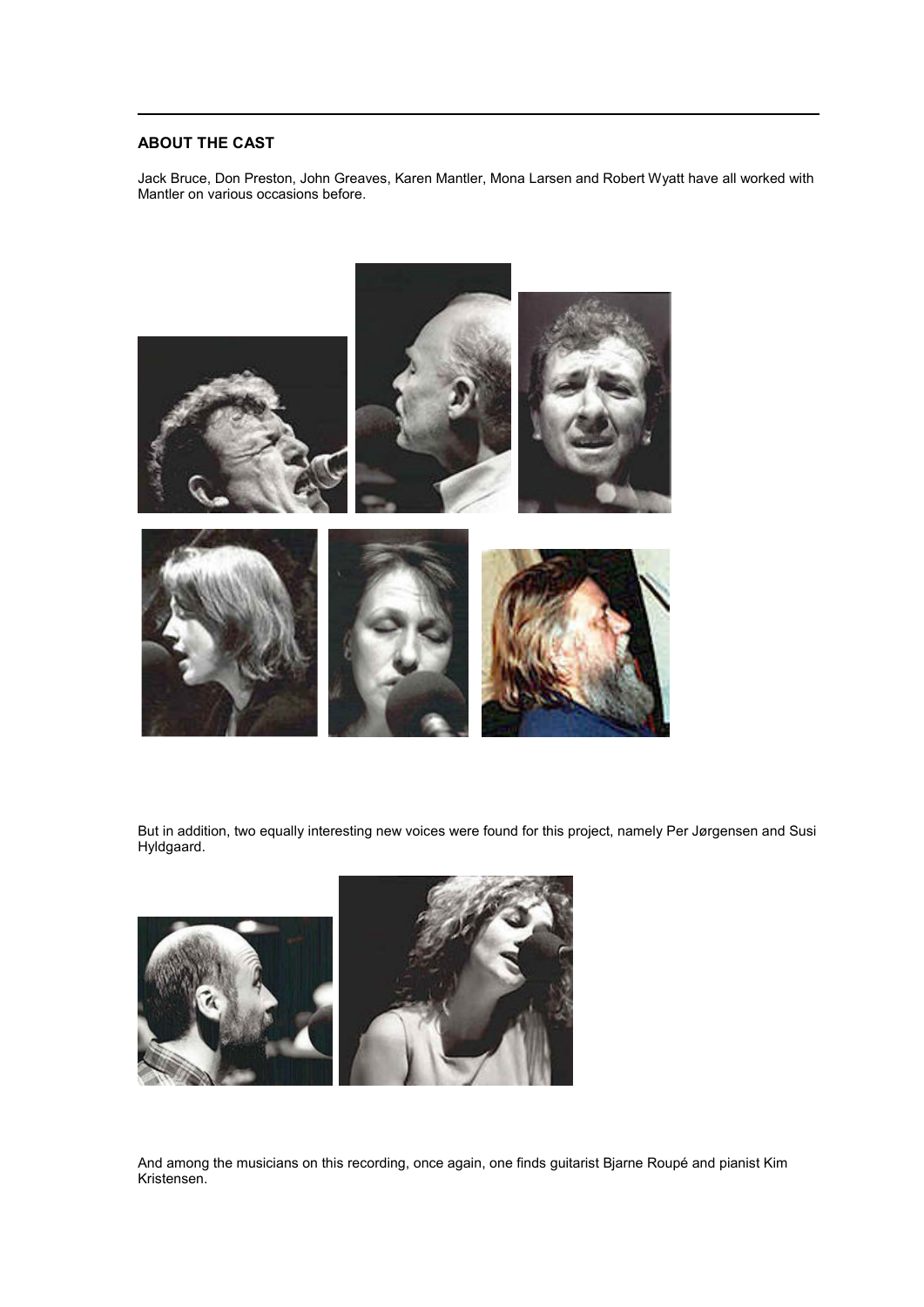## **AN INTERVIEW**

#### *Why do you call it "sort-of-an-opera"? Is it in fact an opera?*

I never intended to write an opera within the generally accepted definition of that term. To me, and probably to most of the world, the word "opera" means something very specific, something "The School of Understanding" is definitely not. Therefore, in order not to confuse anybody and to make that immediately clear, I decided to give it the "sort-of" sub-title. That may not exactly clarify what it really is, but at least it excludes a large conventional musical category. Yet it does make some sense, it is "sort-of-an-opera", since it was originally conceived to be performed as a multi-media "theatrical concert" with a certain amount of visual elements. It was, however, always intended that the music could nevertheless also stand on its own on purely musical terms in a recorded version.

#### *What is it about?*

Its fundamental theme is "understanding", communicating, recognizing and considering certain universal problems in today's society. The setting for this was a conversation class in a language school. The original stage production was called "The School of Languages" and included material in several different languages. However, that aspect was eventually eliminated, and it became simply an abstracted school of "understanding".

#### *Does it have* a *"story"?*

Not really, but there is a simple dramatic framework: after the teacher and the students have introduced themselves, a newscaster, appearing on pre-recorded videos in the stage production, presents news reports of various fictitious events as conversation topics. These themes are then discussed, commented on, some personal stories are being related by students, questions are raised, observations are made, but generally no answers are given. In addition, a developing romantic relationship between two of the students threads through the various episodes as a sort of mini-serial.

Another consistently recurring and connecting element is that of Jack Bruce as the "Observer". He serves as a somewhat illusory presence, overlooking the proceedings from an outside point of view, injecting reflections, questions and comments on the various events and topics. Robert Wyatt as "Guest Observer" adds additional observations in one central song, which was also achieved through a pre-recorded music video in the stage version.

*You have written the words yourself, although in the past you have said not to feel qualified to write words. Why now?* 

I never intended to write "poetry", the language is deliberately unpretentious everyday speech, almost like lyrics in popular music. In the end I do of course revert to a concluding poetic statement as resolution of the whole work in the form of "What Is The Word", a text by Samuel Beckett, which I have used before, and which to me seems to sum it all up perfectly.